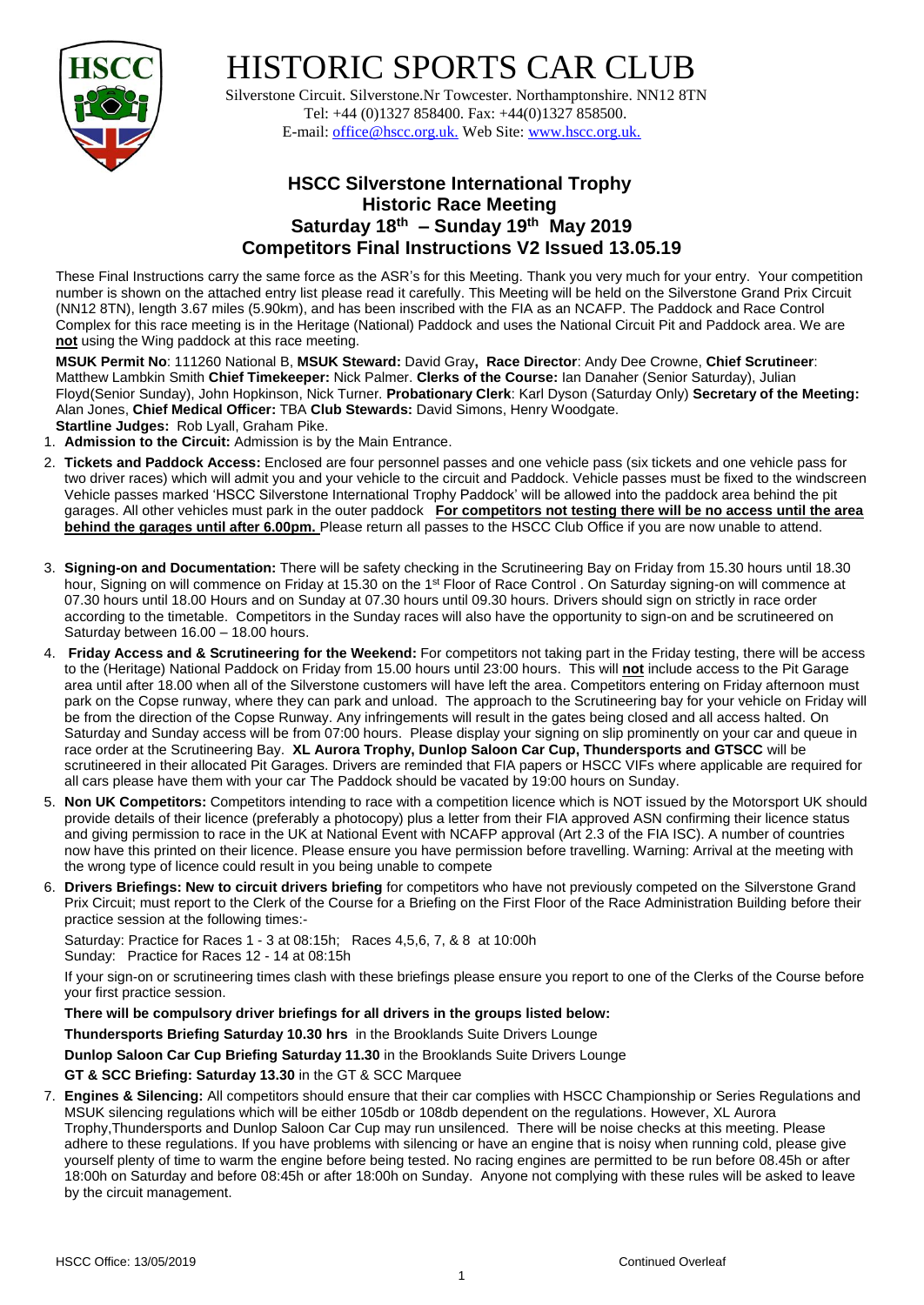- 8. **Paddock Allocation:** For those electing to or not finding space in the garage allocation there is a large overflow paddock. Please park sensibly and give consideration to your fellow competitor.
- 9. **Roadways** within the Paddock area must be kept clear of all vehicles at all times.
- 10. **Paddock:** It is forbidden to hammer pegs or stakes into the tarmac paddock surface. It is also forbidden to place markings on the Circuit, the Pit Lane, the Pits or Paddock surfaces. Any person damaging the surface may be excluded from the Meeting and the circuit operators may take additional action to recover damages. There is a speed limit of 5mph in the Paddock and 20mph throughout the rest of the venue.
- 11. **Motorcycles, Moped, Scooter, Trike, or Quad Bikes:** Must all be ridden with all due care. The rider must have a valid driving licence and safety helmet and the vehicle must be road-legal, taxed and insured. Mini Motos are NOT permitted on site. Scooters and quad bikes must be in a road worthy condition and be fitted with lights. Passengers are not permitted to ride on trailers or on quads, unless the quad bike is specifically designed to carry passengers. Helmets must be worn by anyone riding motorised vehicles (riders and passengers). Motorised vehicles are not permitted on any grass verges, banks, or any general public areas such as trade malls, and they must adhere to designated vehicle routes. Alcohol is strictly prohibited whilst driving any vehicle at the venue.
- 12. **Pit Garage Allocation/ Pit Lane: All** competitors have been allocated Pit Garages for this Meeting as per the enclosed plan. Please remember that cars cannot join practice or racing by going out of the Pit Garages directly from the Pit Lane (except for XL Aurora Trophy, Dunlop Saloon Car Cup and Thundersports) so please leave plenty of space behind the garages for all cars to get out. All Competitors allocated or using Pit Garages must ensure that the doors on to the Pit Lane remain closed at all times. No persons under or appearing to be under the age of 16 will be admitted to the Pit Lane.
- 13. **Pit Wall & Grid Safety:** Entrants must confine team members using the Pit Wall to a maximum of two personnel per competing car and advise all personnel to follow Pit marshals' instructions without argument. The Pit Wall must be clear of all personnel for all race starts. No personnel are allowed on the grid.
- 14. **Practice Sessions and Races:** All competitors (except XL Aurora Trophy, Dunlop Saloon Car Cup & Thundersports who will start their qualifying sessions and Races from the Pit Lane) must proceed to the Assembly Area, which is situated just beyond the Medical Centre, 20 minutes before their published session time even if their cars are situated in the Pit Garages, and then proceed onto the circuit as directed. They may start earlier than published so please be ready and listen out for any PA announcements. After the chequered flag, drivers should slow down, proceed round the circuit, enter the Pit Lane and return to the Paddock or Parc Fermé as directed by the marshals. Practice times and results will be available from the 1<sup>st</sup> floor of the Race Administration Office.
- 15. **Qualification:** All drivers entered for a race must complete three laps in official practice to qualify. The fastest time set by each car will determine grid position. Drivers must practice in the relevant session for every race entered. Drivers wishing to practice out of session must obtain written permission from the Clerk of the Course and will start the relevant race from the back of the grid.
- 16. **Reserves:** Subject to qualification, reserves will be admitted to the races in the order published in the entry list if spaces are available.
- 17. **Grid Formation:** Will be 2 x 2 for all races.
- 18. **Race Start Procedure: All races will be a rolling start** and the race start procedure will be as follows: Drivers should proceed to the Assembly Area 20 minutes before the scheduled start of their race. Pre-gridding will take place in the Assembly Area and drivers will be released onto the circuit behind a Pace Car for a green flag lap and then into the start procedure. The Pace Car will if clear turn off its yellow flashing lights at the start of the Wellington Straight and will then turn into the Pit Lane at Woodcote. Competing cars must then hold their position and speed as the front row of the grid approaches the start line the red lights on the starting gantry will be extinguished denoting the start of the race but there is no overtaking or changing of direction for any cars prior to crossing the start line. Any car which falls more than 6 car lengths behind the row in front during the Pace Car Lap(s) thus being judged as penalising all following cars at the startline will be subject to a penalty unless it is the result of mechanical problem in which case the driver should raise an arm. Only under these circumstances may following cars overtake that car before the start line. Any infringements of the race start procedure may result in a time penalty of up to 60 seconds.

XL Aurora Trophy, Dunlop Saloon Car Cup and Thundersports cars will have the same procedure but with all starting from the Pit Lane.

- 19. **Practice Starts/Weaving:** Drivers indulging in practice starts or excessive weaving during the warm up/green flag laps will render themselves liable to exclusion as both actions are expressly forbidden.
- 20. **Race Stops:** Should any race be 'red flagged', notwithstanding the provisions of Q5.4, it may be restarted at the discretion of the Clerk of the Course and, if time permits, for the remaining scheduled distance. Only cars running at competitive racing speed, when the red flag is displayed, will be allowed to take part in the restarted race and 'Parc Fermé' conditions will apply between the red flag being shown and the start of the restarted race. A Bulletin for information only will be produced recording the finishing order of all cars in the first part which can form part of the Championship points table where points are allocated for race starts and fastest laps. A grid for the restarted race will be produced in the order in which the cars passed the finish line at the end of the lap preceding the lap on which the red flag was shown and the result of the race will be the order in which the cars cross the finish line when the chequered flag is shown at the conclusion of the restarted race. If there is any variation to the start procedure this will be announced at a Drivers Briefing.
- 21. **Disposal of Waste:** Would all competitors please be aware that it is no longer acceptable to leave or abandon empty fuel/oil containers, batteries and tyres behind when leaving a venue. Such items are classified as "hazardous waste" and it costs between £10 and £25 per item for safe disposal. Please also be aware that these items MUST NOT be placed in general rubbish skips at circuits; doing so could trigger a £1000 Local Authority Fine. Where it can be identified that a certain competitor or championship is responsible, charges will be passed on. Where it is not possible these charges will have to be absorbed and will then reappear as increased entry fees for all. Your co- operation would be appreciated - take your waste home and dispose of it safely.
- 22. **Use of Video Equipment:** It is permissible for competitors to use vehicle mounted video recording equipment for personal use alone but they must have any such equipment securely mounted, and in place, prior to vehicle scrutineering taking place.
- 23. **Decals:** Competitors are reminded that HSCC decals must be displayed (one on each side of the car) and, if supplied, race sponsor's decals must be prominently displayed on competing vehicles. Failure to display decals may result in exclusion.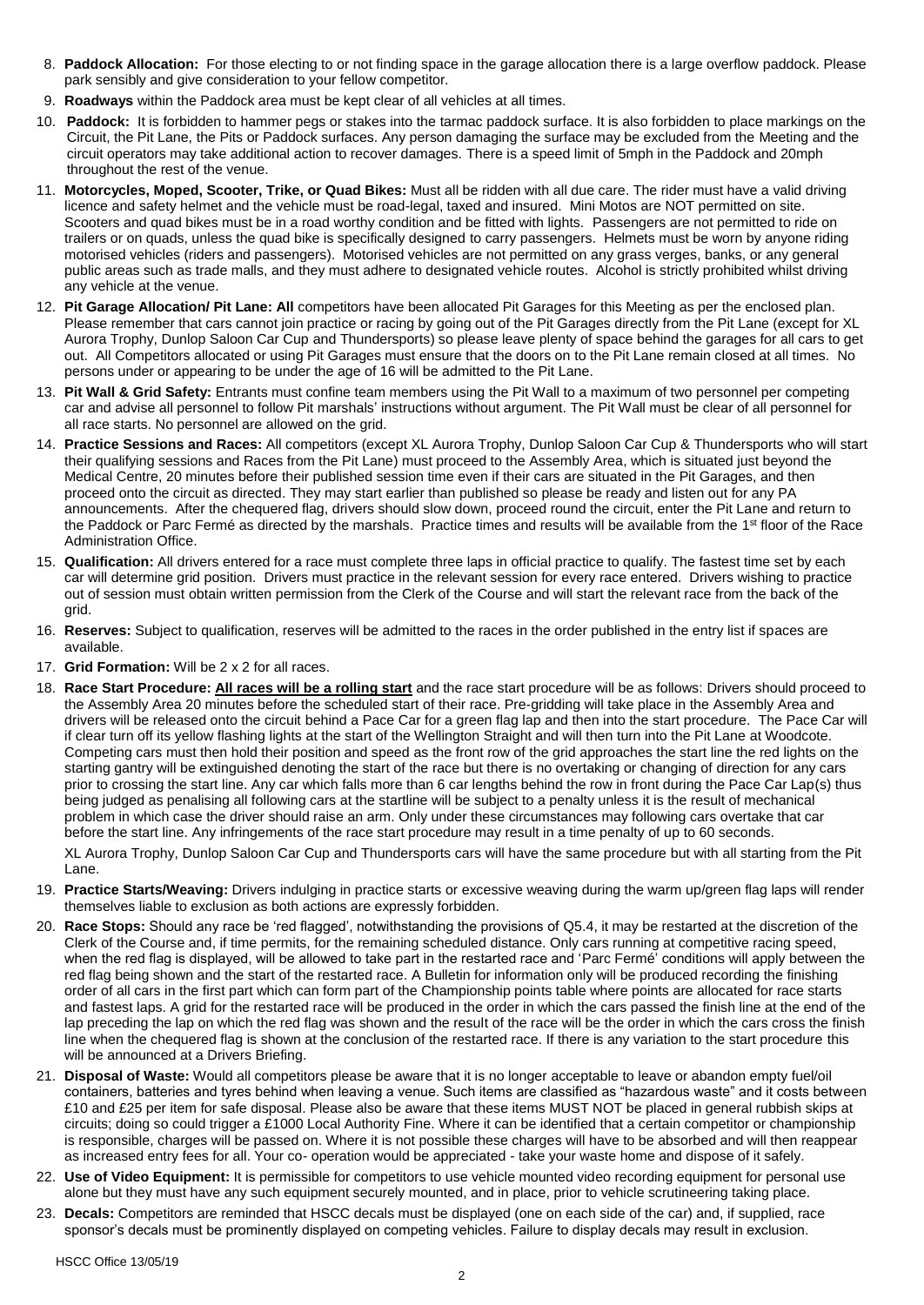- 24. **Fuel: Vital Equipment with Carless Fuels will be in attendance providing Fuel and other services.** Sunoco (Anglo American Oil Company Ltd) will also be in attendance and they will be situated in the Paddock. To order fuel please contact them on 01929 551557. The circuit fuel station will be open between 08:00h and 17:00h.
- 25. **Animals:** Animals are not permitted at the venue.

### **SPECIAL NOTES**

- 26. **Historic Formula Ford Practice Session:** Drivers will be marshalled and released in the order from the current championship table. Drivers not in the current championship table will be sequenced in car number order after those that are in the table.
- 27. **XL Aurora Trophy, Dunlop Saloon Car Cup HFF, Thundersports Races:** The grid for race two will be formed from the result of race one.
- 28. **Timing Modules:** Please ensure you have fitted a fully charged and working transponder on your car as per the MSUK Yearbook 2019 Q12.2.1. It is vital that everyone has a working transponder. Any car without a working transponder will during qualifying receive a warning, **please check the bottom of the timing sheet to see if your number is listed,** failure to correct this will result in a time penalty of 30 seconds being added to your time for the race. The timekeepers at this meeting will have transponders available for hire for anyone who does not have a working transponder.
- 29. **Track Limits**: You should be aware of the MSA 2019 regulations concerning Track Limits Q 14.4.2 Q14.5. For contravention of these rules there may be penalties applied at the discretion of the Clerk of the Course e.g. in qualifying this may result in a lap time being disallowed if advantage has been gained, in the race a time penalty or exclusion may be considered for repeated transgression.
- 30. **Speeding in Pit Lane:** The speed limit within the Pit Lane will be a maximum speed of 60kph (37.2 MPH) this is applicable at all times. Please be aware that there will be a speed gun in operation at this meeting for both qualifying and racing, and aside from specific race penalties, dependent upon the severity of the offence, other penalties may be applied as listed in the MSUK Year Book Section C2.1
- 31. **Guards Trophy Race: This will be a 40 minute race.** There will be a mandatory pit stop at which a driver change may occur. The Pit Lane will only be open for driver changes between the 15<sup>th</sup> and 25<sup>th</sup> minute and all cars, even those not changing drivers, must come to rest at their pit garage and make a minimum one minute stop in this window. The pit stop is monitored by the time keeping system which records the entry and exit from the pit lane. A median target time allowing for a full minute stationary time is used to report any infringements to the Clerk of the Course. For the pit stop the driver does not have to get out of the car or stop the engine if there is no driver change. A "Pit Lane Open" board will be shown for 2 laps after the pit is opened and a "Pit Lane Closed" board will be shown at the end of the "Pit Window". All drivers must practice and the starting driver must be notified to Race Administration at least one hour prior to the start of the race. **The maximum speed in the Pit Lane will be 60kph (37.2mph).** No refuelling will be allowed. Car doors, seat belts/ harnesses must not be undone until the car is stationary.

**Penalties: If the car does not remain stationary for one full minute** there will be a penalty of either one extra minute added to its race time or the car could be called in for a Drive Through Penalty. **(**It is the team's responsibility to time the stop but it will be monitored and checked by race officials.) **If a car does not stop within the allocated time window t**here will be a 30 second penalty. **Speeding:** Any infringement of this speed limit will incur a time penalty of up to 2 Minutes, which will be added to any other time penalties incurred. **Failure to take the mandatory pit stop** will **r**esult in exclusion from the results.

32. **Jaguar Classic Challenge: This will be a 60 minute race.** There will be a mandatory pit stop at which a driver change may occur. The Pit Lane will only be open for driver changes between the 25th and 40th minute and all cars, even those not changing drivers, must come to rest at their pit garage and make a minimum one minute stop in this window. The pit stop is monitored by the time keeping system which records the entry and exit from the pit lane. A median target time allowing for a full minute stationary time is used to report any infringements to the Clerk of the Course. For the pit stop the driver does not have to get out of the car or stop the engine if there is no driver change. A "Pit Lane Open" board will be shown for 2 laps after the pit is opened and a "Pit Lane Closed" board will be shown at the end of the "Pit Window". All drivers must practice and the starting driver must be notified to Race Administration at least one hour prior to the start of the race. **The maximum speed in the Pit Lane will be 60kph (37.2mph).** No refuelling will be allowed. Car doors, seat belts/ harnesses must not be undone until the car is stationary.

**Penalties: If the car does not remain stationary for one full minute there will be a penalty of either one extra minute added to** its race time or the car could be called in for a Drive Through Penalty. (It is the team's responsibility to time the stop but it will be monitored and checked by race officials.) **If a car does not stop within the allocated time window t**here will be a 30 second penalty. **Speeding:** Any infringement of this speed limit will incur a time penalty of up to 2 Minutes, which will be added to any other time penalties incurred. **Failure to take the mandatory pit stop** will result in exclusion from the results.

- 33. **GT & SCC 90 Minute Race**: This is a two driver race but it is permitted to have a third driver or drive solo. For a two driver car the owner of the car must drive for at least 50% of the racing time. If there are three drivers the owner must drive for at least 33% of the racing time. No single driver can stay behind the wheel for over 40 minutes at a time. A driver competing on his/her own will have to respect these stops (two) and remain stationary for one minute during each stop. In the event of a double stint, a driver will have to stop and remain stationary for one minute during each stop. For a pit stop where a driver change takes place there is no minimum time. Disrespect of the regulations may result in penalty of between 10 seconds and 5 minutes and/or of 1 to 3 laps. It may also result in an exclusion. No refuelling will be allowed. Car doors, seat belts/ harnesses must not be undone until the car is stationary.There is no pit window for this race, teams can elect when to make their stops but on a full race distance of 90 minutes this will require each team to have made two stops to adhere to the race regulations. **The maximum speed in the Pit**  Lane will be 60 kph (37.2 mph). There will be an additional time penalty of 1 minute added to the race time for anyone exceeding the pit lane speed limit which will be added to any other time penalties incurred.
- 34. **Peter Shaw Trophy for Historic Road Sports: This will be a 40 minute race.** There will be a mandatory pit stop at which a driver change may occur. The Pit Lane will only be open for driver changes between the  $15<sup>th</sup>$  and  $25<sup>th</sup>$ minute and all cars, even those not changing drivers, must come to rest at their pit garage and make a minimum one